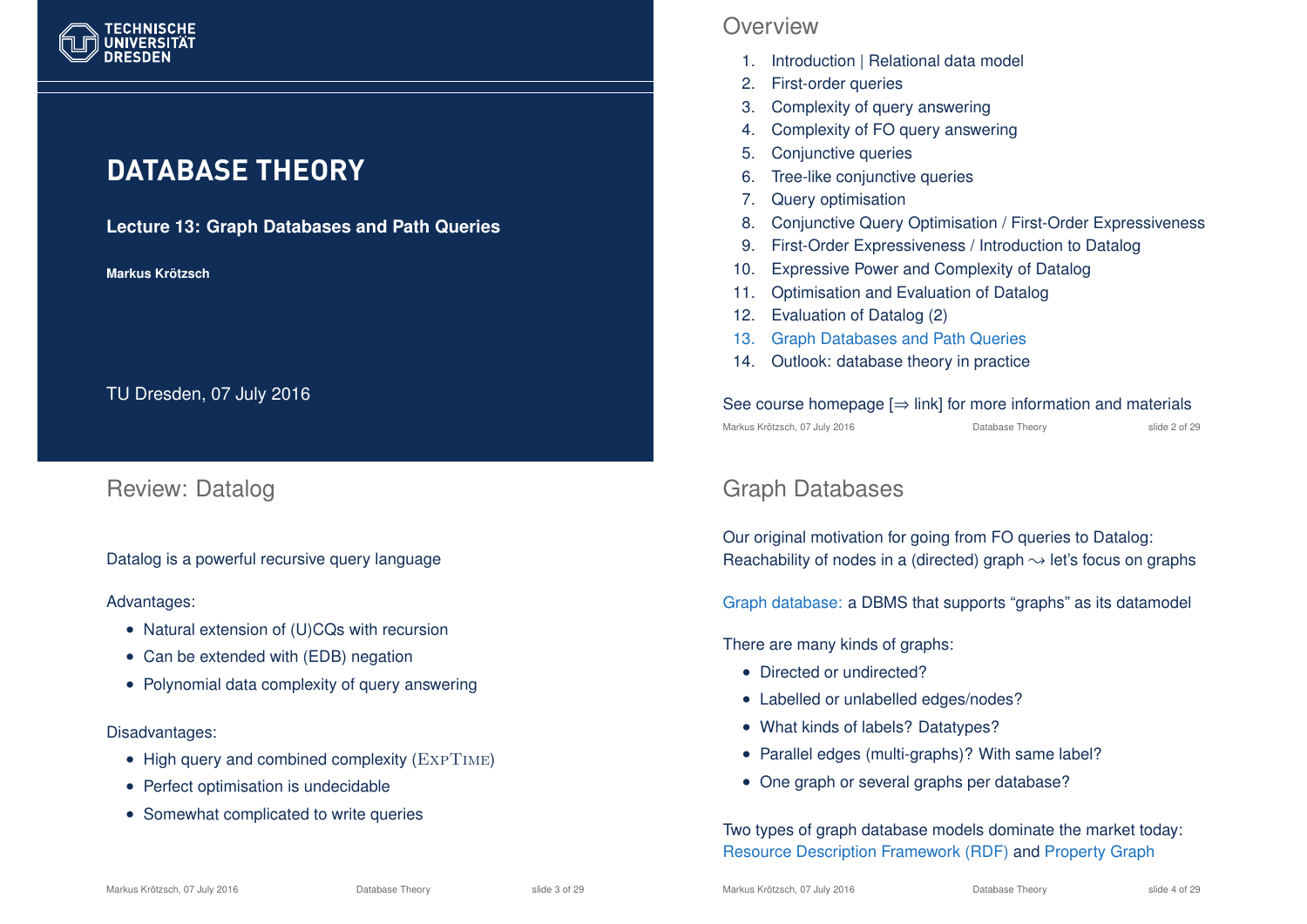RDF is a W3C standard for representing linked data on the Web

- Directed labelled graph; nodes are identified by their labels
- Labels are URIs or datatype literals
- Multiple parallel edges only when using different edge labels
- Supports multiple graphs in one database
- W3C standard; implementations for many programming languages
- Datatype support based on W3C XML Schema datatypes
- Graphs can be exchanged in many standard syntax formats

## Property Graph

Property Graph is a popular data model of many graph databases

- Directed labelled multi-graph; labels do not identify nodes
- "Labels" can be lists of attribute-value pairs
- Multiple parallel edges with the exact same labels are possible
- No native multi-graph support (could be simulated with additional attributes)
- No standard definition of technical details: most common implementation: Tinkerpop/Blueprints API (Java)
- Datatype support varies by implementation
- No standard syntax for exchanging data

Markus Krötzsch, 07 July 2016 **Database Theory** Chronic Control and the State 5 of 29

### Representing Graphs

#### Graphs (of any type) are usually viewed as sets of edges

- RDF: triples of form subject-predicate-object
	- When managing multiple graphs, each triple is extended with a fourth component (graph ID)  $\rightarrow$  quads
	- RDF databases are sometimes still called "triple stores", although most modern systems effectively store quads
- Property Graph: edge objects with attribute lists
	- represented by Java objects in Blueprints

#### Graphs can be stored in relational databases

- RDF: table Triple[Subject, Predicate, Object]
- Property Graph: tables Edge[SourceId,EdgeId,TargetId] and Attributes[Id,Attribute,Value]

#### Markus Krötzsch, 07 July 2016 Database Theory slide 6 of 29

### Representing Data in Graphs

#### Property Graphs can represent RDF:

- use attributes to store RDF node and edge labels (URIs)
- use key constraints to ensure that no two distinct nodes can have same label

#### RDF can represent Property Graphs:

- use additional nodes to represent Property Graph edges
- use RDF triples with special predicates to represent attributes

Either model can also represent hypergraphs/RDBs (exercise)

- $\rightarrow$  all models can represent all data in principle
- $\rightarrow$  supported query features and performance will vary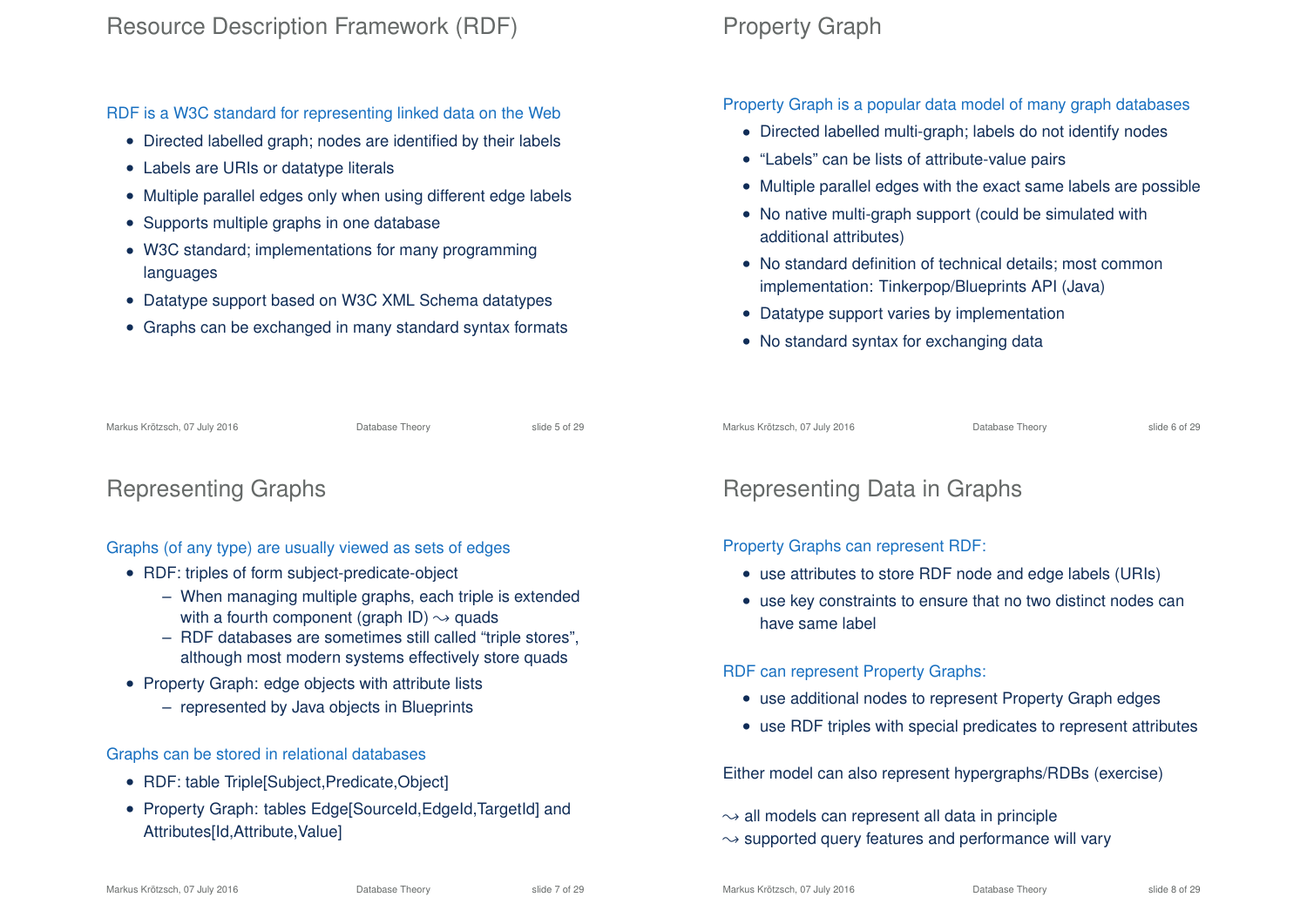### Querying Graphs

Preferred query language depends on graph model

- RDF: W3C SPARQL query language
- Property Graph: no uniform approach to data access
	- many tools prefer API access over a query language
	- proprietary query languages, e.g., "Cypher" for Neo4j

However, there are some common basics in almost all cases:<sup>1</sup>

- Conjunctive queries
- Regular path queries

<sup>1</sup>Might not be true for Cypher, which – in contrast to most other database query languages – seems to be based on graph isomorphism rather than homomorphism. But since there is no clear documentation, it's hard to be sure. Markus Krötzsch, 07 July 2016 Database Theory slide 9 of 29

### Regular Path Queries

Idea: use regular expressions to navigate over paths

Let's consider a simplified graph model, where a graph is given by:

- Set of nodes N (without additional labels)
- Set of edges *E*, labelled by a function  $\lambda : E \to L$ , where *L* is a finite set of labels

#### **Definition**

A regular expression over a set of labels *L* is an expression of the following form:

 $E ::= L \mid (E \circ E) \mid (E + E) \mid E^*$ 

A regular path query (RPQ) is an expression of the form *E*(*s*, *t*), where *E* is a regular expression and *s* and *t* are terms (constants or variables).

# Conjunctive Queries over Graphs

Basic descriptions of local patterns in a graph

Formally, it suffices to say:

CQs over RDF correspond to CQs over relational databases with a single table Triple[Subject,Predicate,Object]

(analogously for Property Graphs)

- All complexity results for query answering and optimisation carry over from RDBs (in particular, restricting to graphs does not make anything simpler)
- Details of representation of data in tables do not matter
- CQs are restricted to local patterns (no reachability . . . )

Markus Krötzsch, 07 July 2016 **Database Theory** Slide 10 of 29

## Semantics of Regular Path Queries

As usual, a regular expression *E* matches a word  $w = \ell_1 \cdots \ell_n$  if any of the following conditions is satisfied:

- $E \in L$  is a label and  $w = E$ .
- $E = (E_1 \circ E_2)$  and there is  $i \in \{0, ..., n\}$  such that  $E_1$  matches  $\ell_1 \cdots \ell_i$ and  $E_2$  matches  $\ell_{i+1} \cdots \ell_n$  (the words matched by  $E_1$  and  $E_2$  can be empty if  $i = 0$  or  $i = n$ , respectively).
- $E = (E_1 + E_2)$  and *w* is matched by  $E_1$  or by  $E_2$
- $E = E_1^*$  and *w* has the form  $w_1w_2 \cdots w_m$  for  $n \ge 0$ , where each word  $w_i$ is matched by *E*<sup>1</sup>

### **Definition**

Let  $a$  and  $b$  be constants and  $x$  and  $y$  be variables. An RPQ  $E(a, b)$ is entailed by a graph *G* if there is a directed path from node *a* to node *b* that is labelled by a word matched by *E*. The answers to RPQs  $E(x, y)$ ,  $E(x, b)$ , and  $E(a, y)$  are defined in the obvious way.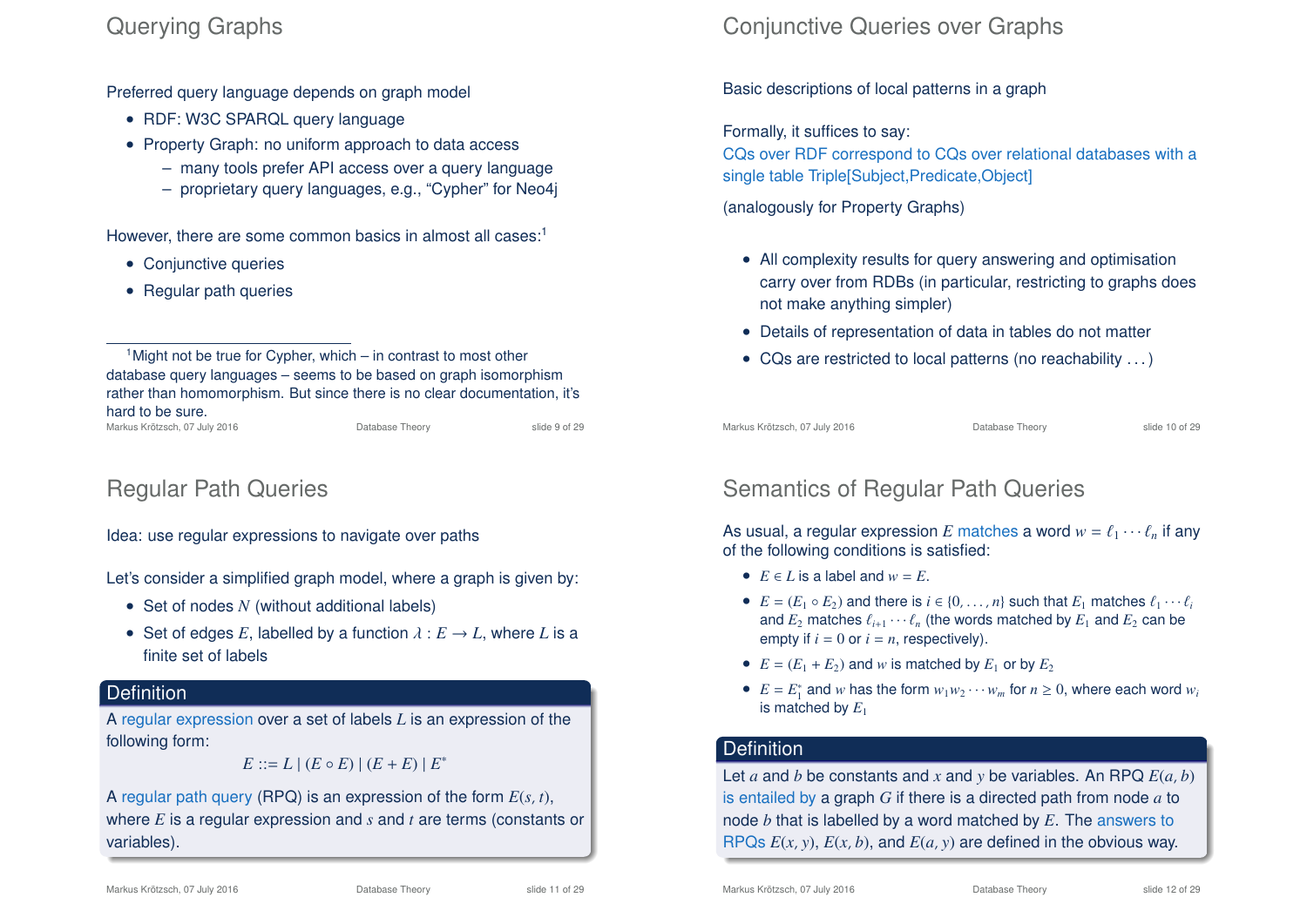### Extending the Expressive Power of RPQs

Regular path queries can be used to express typical reachability queries, but are still quite limited  $\rightsquigarrow$  extensions

### 2-Way Regular Path Queries (2RPQs)

- For every label  $\ell \in L$ , also introduce a converse label  $\ell^-$
- Allow converse labels in regular expressions
- Matched paths can follow edges forwards or backwards

### Conjunctive Regular Path Queries (CRPQs)

- Extend conjunctive queries with RPQs
- RPQs can be used like binary query atoms
- Obvious semantics

#### Conjunctive 2-Way Regular Path Queries (C2RPQs) combine both extensions

Markus Krötzsch, 07 July 2016 **Database Theory** Slide 13 of 29

# Complexity of RPQs

#### A nondeterministic algorithm for Boolean RPQs:

- Transform regular expression into a finite automaton
- Starting from the first node, guess a matching path
- When moving along path, advance state of automaton
- Accept if the second node is reached in an accepting state

• Reject if path is longer than size of graph  $\times$  size of automaton Space requirements when assuming query (and automaton) fixed: pointer to current node in graph, pointer to current state of automaton, counter for length of path  $\sim$  NL algorithm

Conversely, reachability in an unlabelled graph is hard for NL  $\rightarrow$  RPQ matching is NL-complete (data complexity)

(Combined/query complexity is in P, as we will see below)

#### All ancestors of Alice:

 $((\text{father} + \text{mother}) \circ (\text{father} + \text{mother})^*)(\text{alice}, y)$ 

People with finite Erdös number:

(authorOf ◦ authorOf<sup>−</sup> ) ∗ (*x*, paulErdös)

Pairs of stops connected by tram lines 3 and 8:

(nextStop3 ◦ nextStop3<sup>∗</sup> )(*x*, *y*) ∧ (nextStop8 ◦ nextStop8<sup>∗</sup> )(*x*, *y*)

Markus Krötzsch, 07 July 2016 **Database Theory** Slide 14 of 29

## Complexity of C2RPQs

#### We already know:

- CQ matching is in  $AC^0$  (data complexity) and NP-complete (query and combined complexity)
- RPQ matching is NL-complete (data) and in P (query/combined)
- $AC^0 \subset NL$  and  $NL \subset NP$

 $\rightarrow$  C2RPQs are NP-hard (combined/query) and NL-hard (data)

It's not hard to show that these bounds are tight:

#### Theorem

C2RPQ matching is NP-complete for combined and query complexity, and NL-complete for data complexity.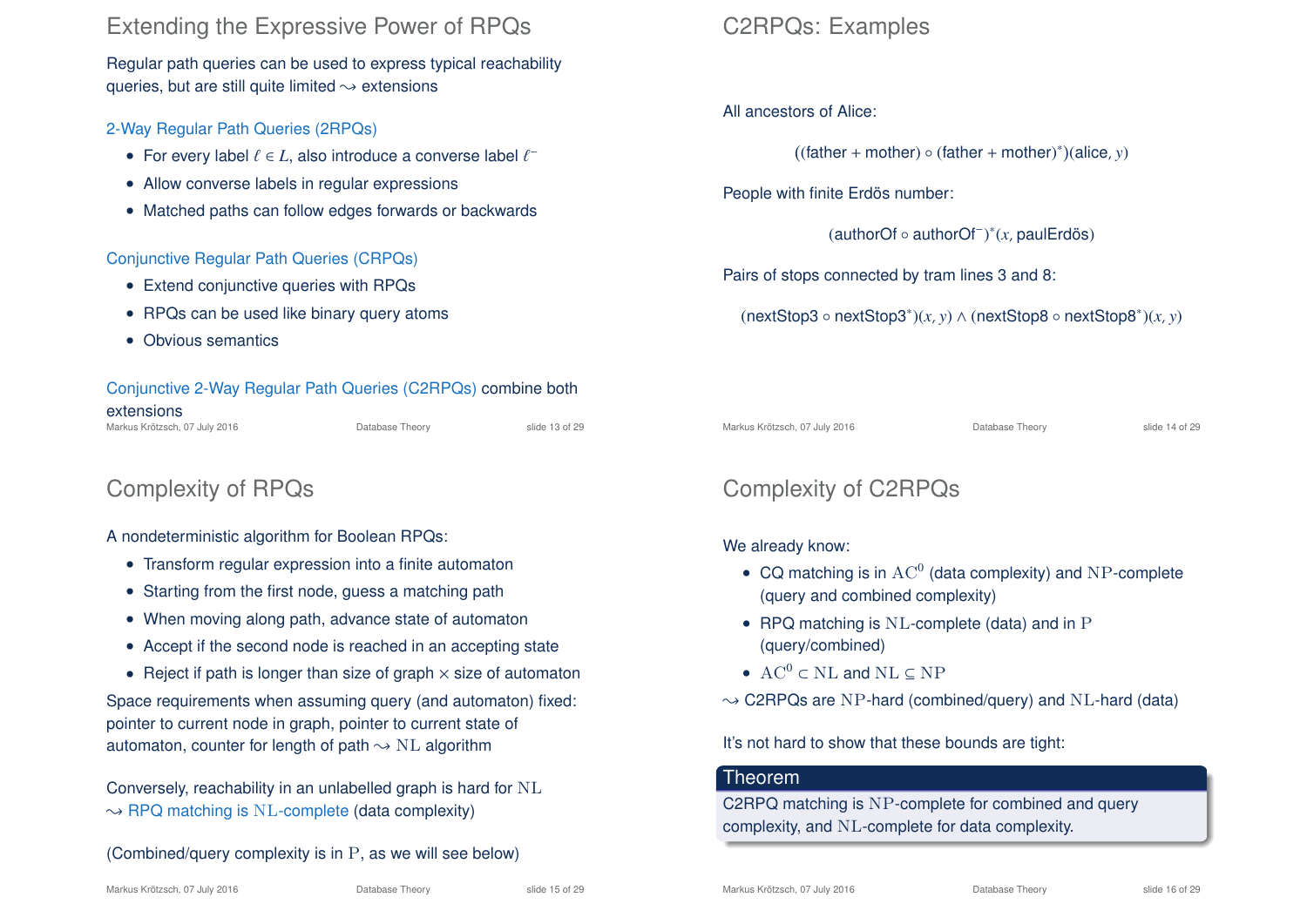### (C2)RPQs and Datalog

How do path queries relate to Datalog?

#### We already know:

- Datalog is  $\text{ExpTime}$ -complete (combined/query) and P-complete (data)
- C2RPQs are NP-complete (combined/query) and NL-complete (data)
- $\rightarrow$  maybe Datalog is more expressive that C2RPQs ...

Indeed, we can express regular expressions in Datalog

For simplicity, assume that we have a binary EDB predicate  $\bm{{\mathsf{p}}}_\ell$  for each label  $\ell \in L$  (other encodings would work just as well)

Markus Krötzsch, 07 July 2016 **Database Theory** Slide 17 of 29

### Reprise: Combined Complexity of 2RPQs

As a side effect, the previous translation shows that 2RPQs can be evaluated in P combined complexity:

- Each (2-way) regular expression *E* leads to a Datalog query  $\langle Q_E, P_E \rangle$  of polynomial size
- Each rule in  $P_E$  has at most three variables  $\rightarrow$  the grounding of  $P_E$  for a graph with nodes *N* is of size  $|P_E| \times |N|^3$
- propositional logic rules can be evaluated in polynomial time
- $\rightarrow$  polynomial time decision procedure

2-Way Regular Expressions in Datalog

We transform a regular expression *E* to a Datalog query  $\langle O_F, P_F \rangle$ :

If  $E = \ell \in L$  is a label, then  $P_E = \{Q_E(x, y) \leftarrow \rho_{\ell}(x, y)\}$ 

If  $E = \ell^-$  is the converse of a label  $\ell \in L$ , then

$$
P_E = \{Q_E(x, y) \leftarrow p_\ell(y, x)\}
$$

If  $E = (E_1 \circ E_2)$  then

$$
P_E = P_{E_1} \cup P_{E_2} \cup \{Q_E(x,z) \leftarrow Q_{E_1}(x,y) \land Q_{E_2}(y,z)\}
$$

If  $E = (E_1 + E_2)$  then

$$
P_E = P_{E_1} \cup P_{E_2} \cup \{Q_E(x, y) \leftarrow Q_{E_1}(x, y), Q_E(x, y) \leftarrow Q_{E_2}(x, y)\}
$$

If  $E = E_1^*$  then

$$
P_E = P_{E_1} \cup \{ \mathsf{Q}_E(x, x) \leftarrow Q_E(x, z) \leftarrow \mathsf{Q}_E(x, y) \land \mathsf{Q}_{E_1}(y, z) \}
$$

Markus Krötzsch, 07 July 2016 **Database Theory** Slide 18 of 29

Expressing C2RPQs in Datalog

It is now easy to express C2RPQs in Datalog:

- Use the encoding of CQs in Datalog as shown in the exercise
- Express 2RPQ atoms in Datalog as just shown

Can every Datalog query over binary "labelled-edge" EDB predicates be expressed with (C2)RPQs?

- This would imply  $P = NL$  (but not that  $NP = EXPTIME!)$ ): unlikely but not known to be false
- However, there are stronger direct arguments that show the limits of C2RPQs (exercise)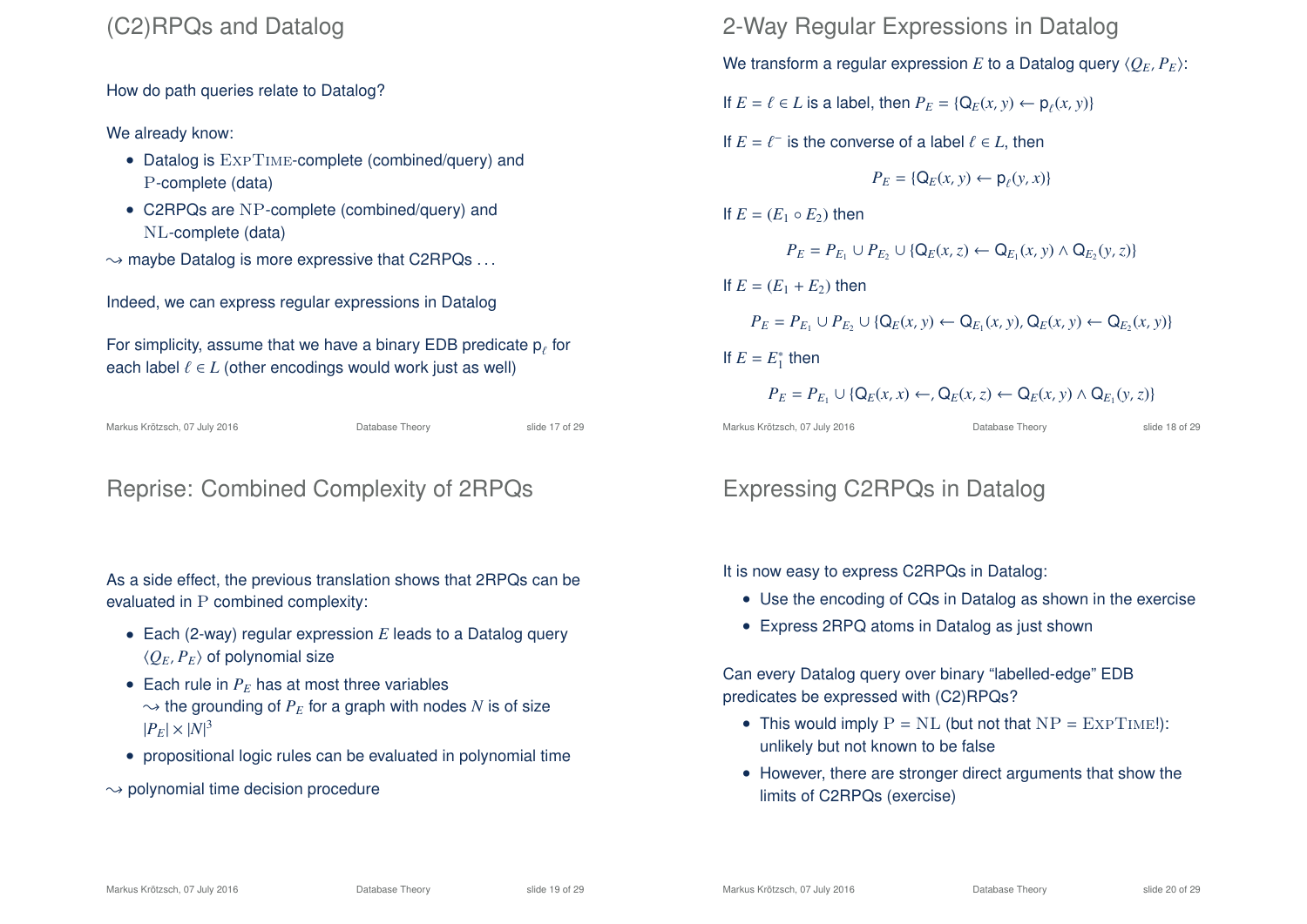### Linear Datalog and Binary Datalog

Expressing 2RPQs in Datalog requires only restricted forms of Datalog:

### **Definition**

A Datalog program is linear if each of its rules has at most one IDB atom in its body. A Datalog program is binary if all of its IDB predicates have arity at most two.

#### The following complexity results are known:

#### Theorem

Query answering in linear Datalog is NL-complete for data complexity, and PSpace-complete for combined and query complexity.

Combined complexity further drops to NP for binary Datalog.

 $\rightarrow$  complexity results that are more similar to (C2)RPQs ... Markus Krötzsch, 07 July 2016 Database Theory slide 21 of 29

## Linear Datalog vs. 2RPQs

So all 2RPQs can be expessed in linear Datalog Is the converse also true?

#### No. Counterexample:

 $\mathsf{Query}(x, z) \leftarrow \mathsf{p}_a(x, y) \land \mathsf{p}_b(y, z)$  $\mathsf{Query}(x, z) \leftarrow \mathsf{p}_a(x, x') \land \mathsf{Query}(x', z') \land \mathsf{p}_b(z', z)$ 

The linear Datalog program matches paths with labels from  $a^n b^n$  $\rightarrow$  context-free, non-regular language  $\rightarrow$  not expressible in (C2)RPQs

Intuition: linear Datalog generalises context-free languages

### 2RPQs and Linear Datalog

The Datalog translation of 2RPQs does not lead to linear Datalog, but we can fix this.

We transform a regular expression  $E$  to a linear Datalog query  $\langle \mathsf{Q}_E, P^{\mathsf{lin}}_E \rangle$ :

- Construct a non-deterministic automaton  $\mathcal{A}_F$  for  $E$
- For every state q of  $\mathcal{A}_E$ , we use a binary IDB predicate S<sub>q</sub>
- For the starting state  $q_0$  of  $\mathcal{A}_E$ , we add a rule  $\mathsf{S}_{q_0}(x,x) \leftarrow$
- For every transition  $q \stackrel{\ell}{\rightarrow} q'$  of  $\mathcal{A}_E$ , we add a rule

 $\mathbf{S}_{q'}(x, z) \leftarrow \mathbf{S}_{q}(x, y) \wedge \mathbf{p}_{\ell}(y, z)$ 

• For every final state  $q_f$  of  $\mathcal{A}_E$ , we add a rule

$$
\mathsf{Q}_E(x,y) \leftarrow \mathsf{S}_{q_f}(x,y)
$$

Two-way queries can be captured by allowing two-way transitions. Markus Krötzsch, 07 July 2016 Database Theory slide 22 of 29

# Query Optimisation for C2RPQs

Recall the basic static optimisation problems of database theory:

- Query containment
- Query equivalence
- Query emptiness

Which of these are decidable for (C2)RPQs?

Observation: query emptiness is trivial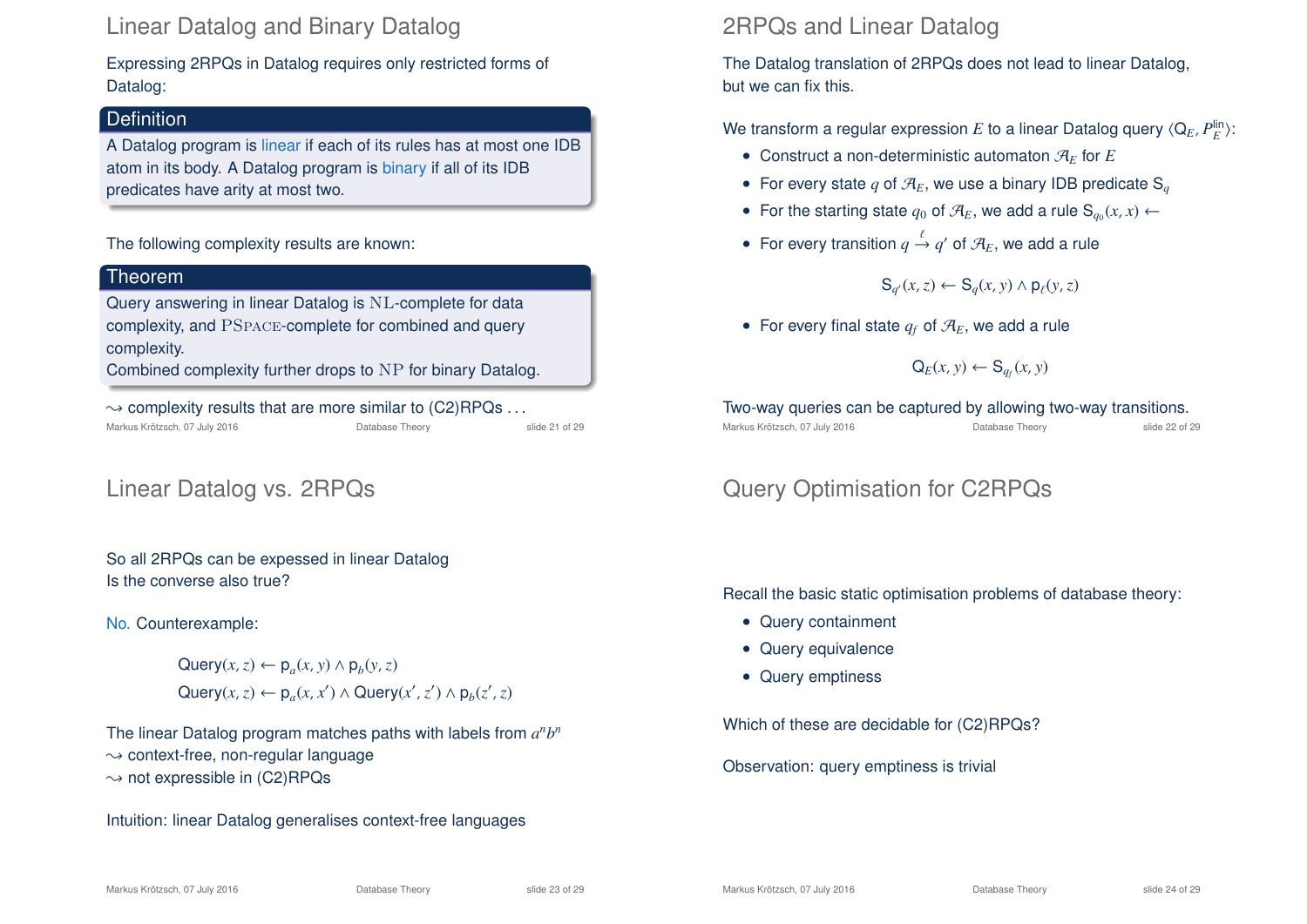### Containment for RPQs

Containment of Regular Path Queries corresponds to containment of regular expressions  $\rightsquigarrow$  known to be decidable in PSPACE

Proof sketch for checking  $E_1 \nightharpoonup E_2$ :

- (1) Construct non-deterministic automata (NFAs),  $A_1$  and  $A_2$  for the regular expressions  $E_1$  and  $E_2$ , respectively
- (2) Construct an automaton  $\bar{A}_2$  that accepts the complement of  $A_2$ .
- (3) Construct the intersection  $A_1 \cap \bar{A}_2$  of  $A_1$  and  $\bar{A}_2$
- (4) Check if  $A_1 \cap \bar{A}_2$  accepts a word (if yes, then there is a counterexample that disproves  $E_1 \sqsubseteq E_2$ ; if no, then the containment holds)

#### Complexity estimate:

- $A_1 \cap \overline{A}_2$  is exponential (blow-up by powerset construction in step (2)) but
- step (4) is possible by checking reachability on the state graph
- $\sim$  NL algorithm on an exponential state graph
- $\rightarrow$  NPSPACE algorithm (construct the state graph on the fly)
- $\rightarrow$  PSPACE algorithm (Savitch's Theorem)

Markus Krötzsch, 07 July 2016 Database Theory slide 25 of 29

# Query Optimisation for Path Queries

Decidable in PSpace (2RPQs) and ExpSpace (C2RPQs)

### Should be compared to linear Datalog:

#### Theorem

Query containment for linear Datalog queries is undecidable.

Proof: see Lecture 11 (Post Correspondence Problem in Datalog – in fact, in linear Datalog)

Essentially no adoption in practice

- $\rightarrow$  maybe the complexities are too high ...
- $\rightarrow$  or maybe path query optimisers are just too primitive

# Containment for (C)2RPQs

Things are more tricky when adding converses and conjunctions

### Theorem

- Containment of 2RPQs is PSpace-complete
- Containment of C2RPQs is EXPSPACE-complete

The proofs are more involved.

Automata-theoretic constructions are used, but with more complicated automata models and for somewhat different languages (there is no good "language of possible C2RPQ matches on a graph"  $\rightarrow$  consider language of possible proofs instead)

Markus Krötzsch, 07 July 2016 **Database Theory** Slide 26 of 29

# Path Queries: Final Remarks on Expressivity

We have seen that C2RPQs are NL-complete for data  $\rightarrow$  can all NL-complete queries be captured by a C2RPQ?

### No. For many reasons.

- C2RPQs have no disiunction  $(\sim)$  Unions of C2RPQs)
- C2RPQs have no negation

FO-queries with a binary transitive closure operator capture NL

Several (regular) extensions of path queries:

- Nested unary 2RPQs in regular expressions ("test operators")
- Nested binary C2RPQs in regular expressions
- Other more expressive fragments of "regular Datalog", e.g., Monadically Defined Queries